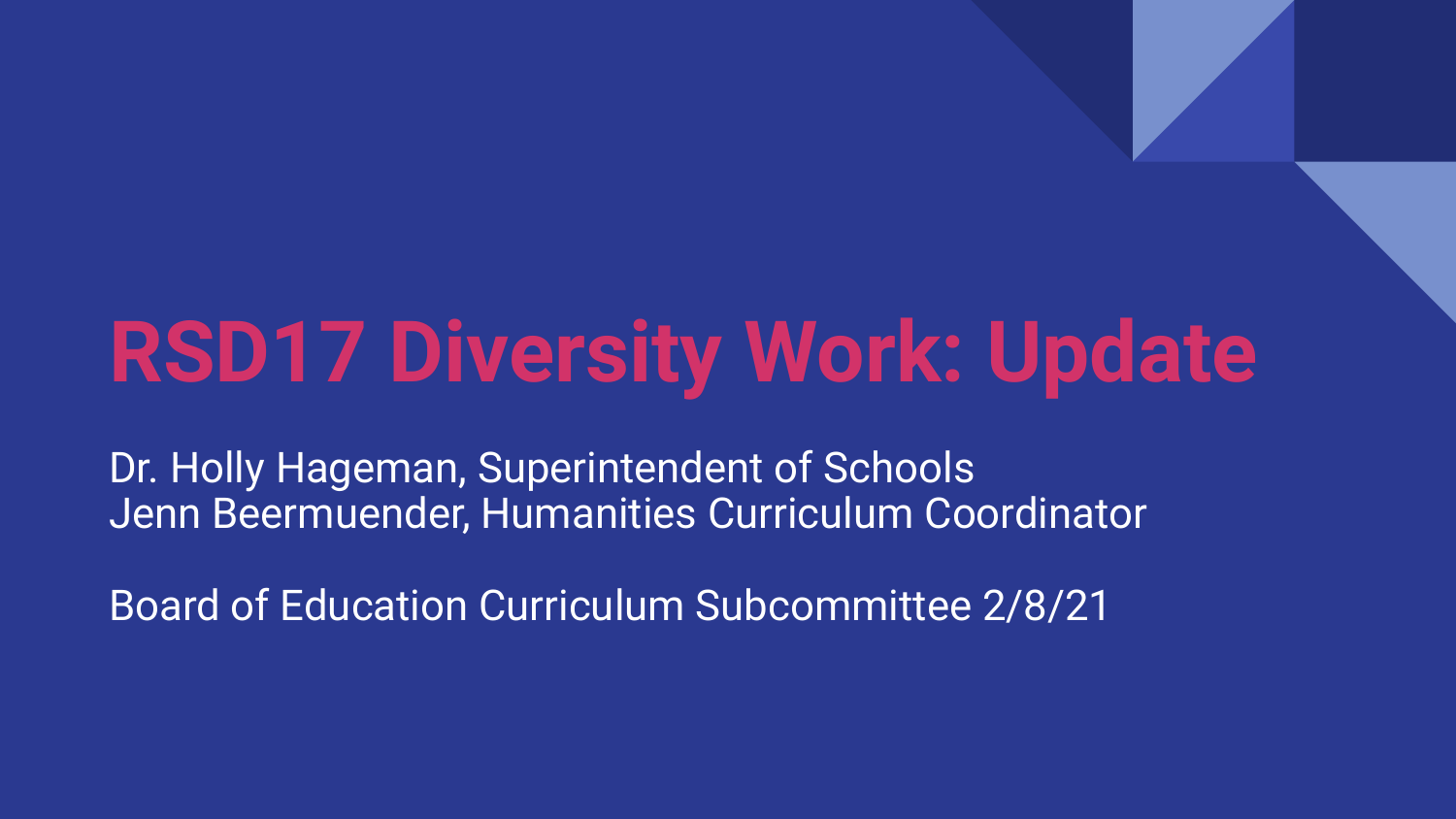### A District with Equity at its Core

In order to have a coherent action plan addressing issues and opportunities related to diversity, our district would benefit from a **shared definition of Equity** as part of our core mission in order to build an "equity consciousness" and to address equity opportunities for improvement.

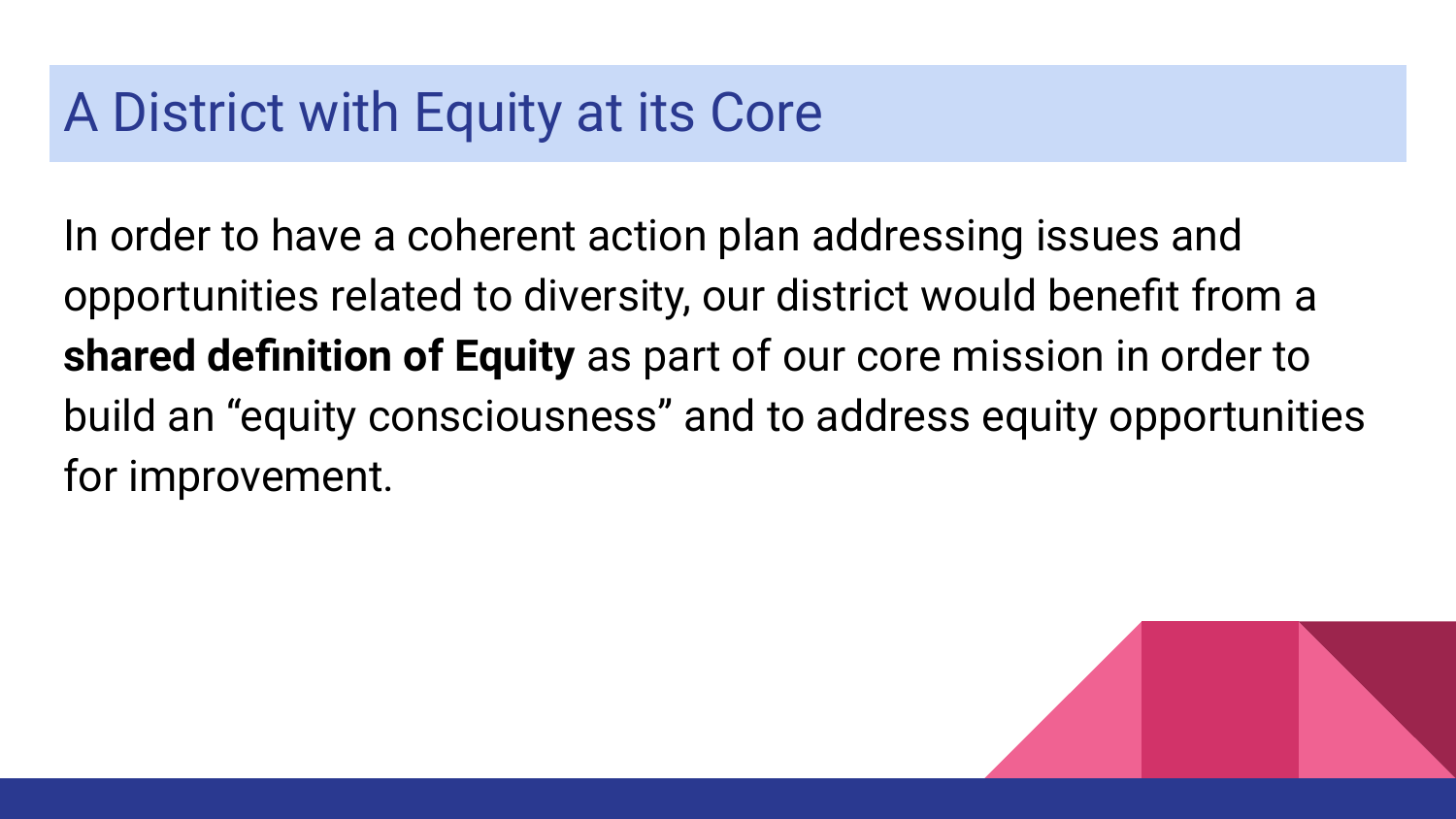### District Equity Statement

Therefore, a key action step at this time is to propose an **Equity Statement** for consideration by the Board of Education. Such a statement could be included as part of the district's non-discrimination statement (on the website and other important publications). It would also be checked for **alignment to the district mission statement as well as the Vision of the Graduate** (VOG).

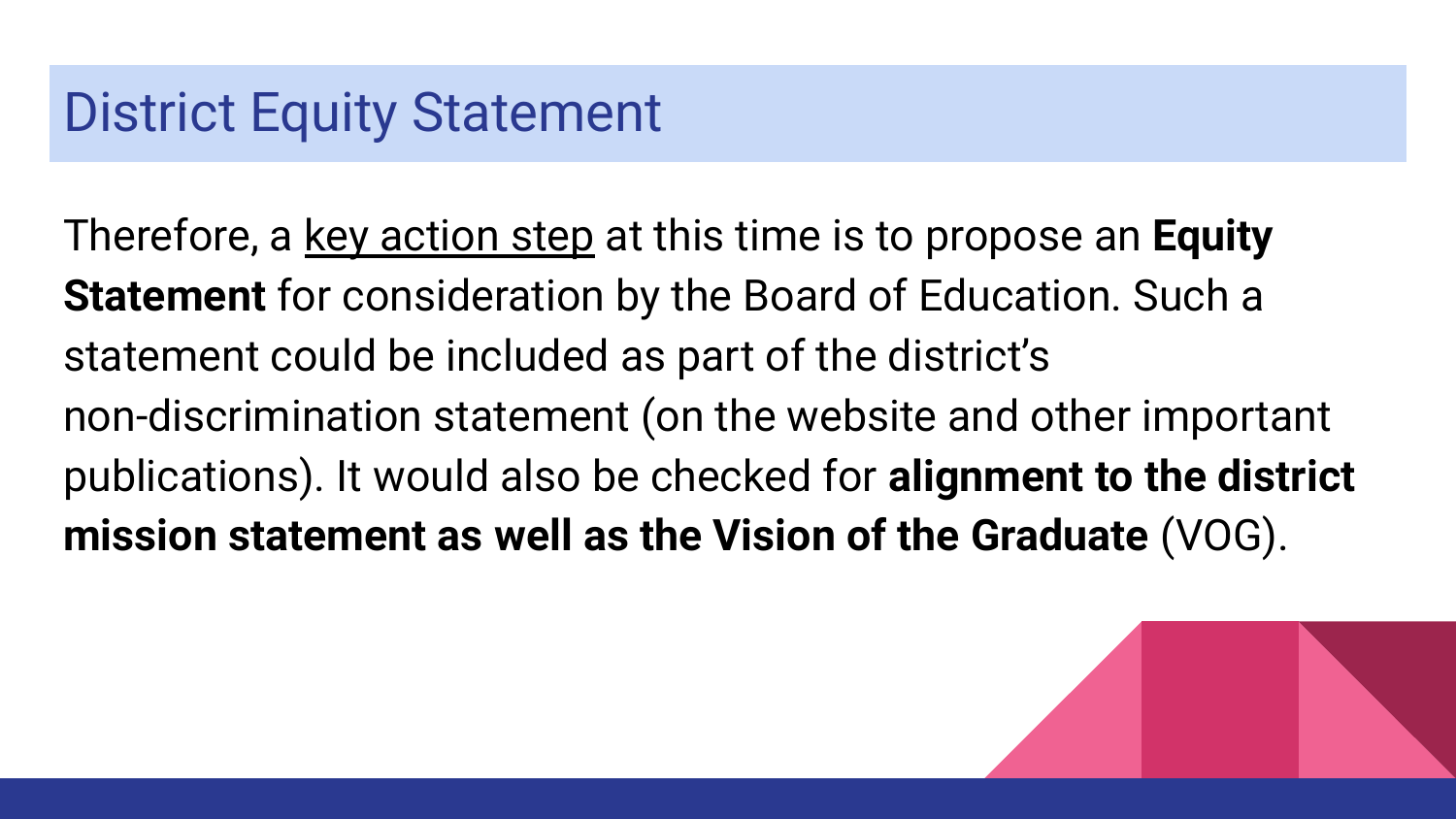#### Example of an Equity Statement

*All students and staff receive what they each need within an environment and system that is intentionally built for them to achieve academic and social and emotional success regardless of race, ethnicity, language or other characteristics of their identity.*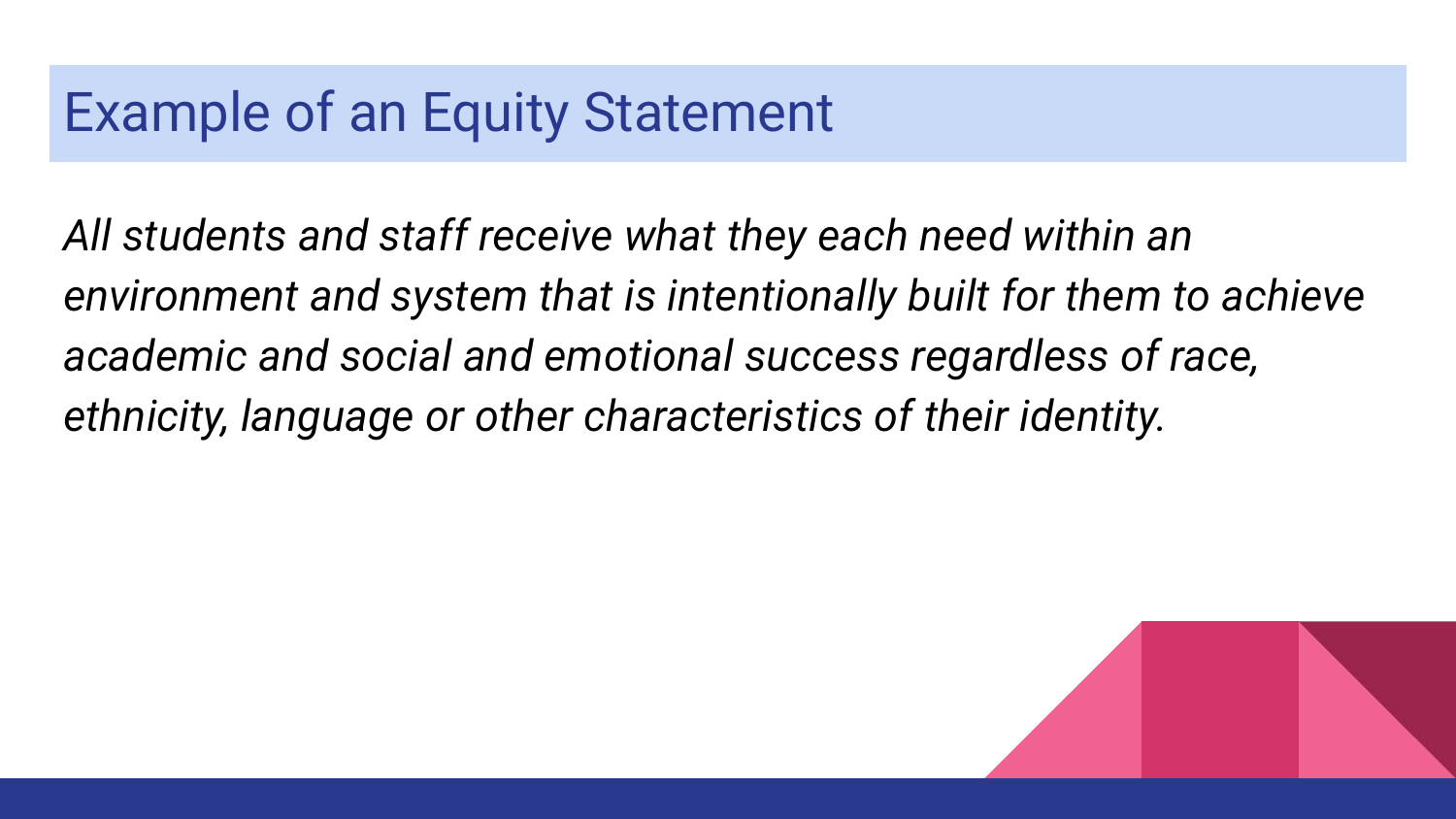### Equity as a District Policy

Another key action step is to review the district's Non-Discrimination Policy to see if it encompasses the tenets of Equity and if it does not, recommend that the Policy Subcommittee consider developing an Equity Policy (or improve upon the current policies in place for explicit connection to equity).

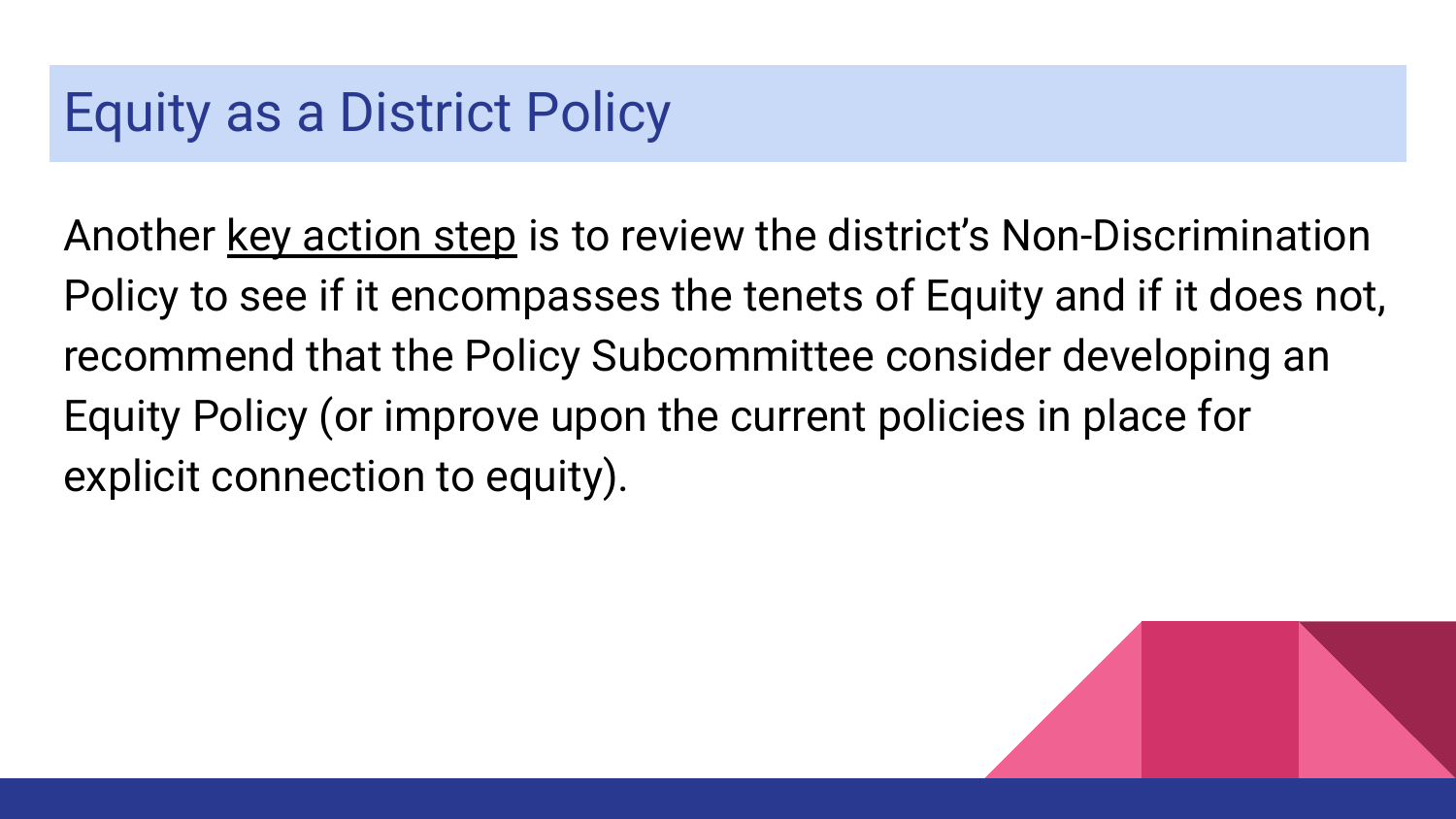### Goals and Actions to Ensure Equity for All Students

The following goals and actions represent our initial (Phase 1) plans to address Equity in the RSD17 schools. The **overarching goal is to continuously improve upon culturally responsive practice to support equitable access and outcomes for all students**.

- **Provide every student with equitable access** to high-quality and culturally relevant curriculum, instruction, and support.
	- Continue an "Equity Opportunity Review" of our Language Arts, Social Studies, and SEL curricula.
	- Continue to select impactful instructional materials which provide the opportunity to expand or enhance students' cultural awareness.
- Ensure **pathways to college and career-ready success for all students** and actively encourage, support, and **expect high academic achievement and social-emotional wellness** for all students.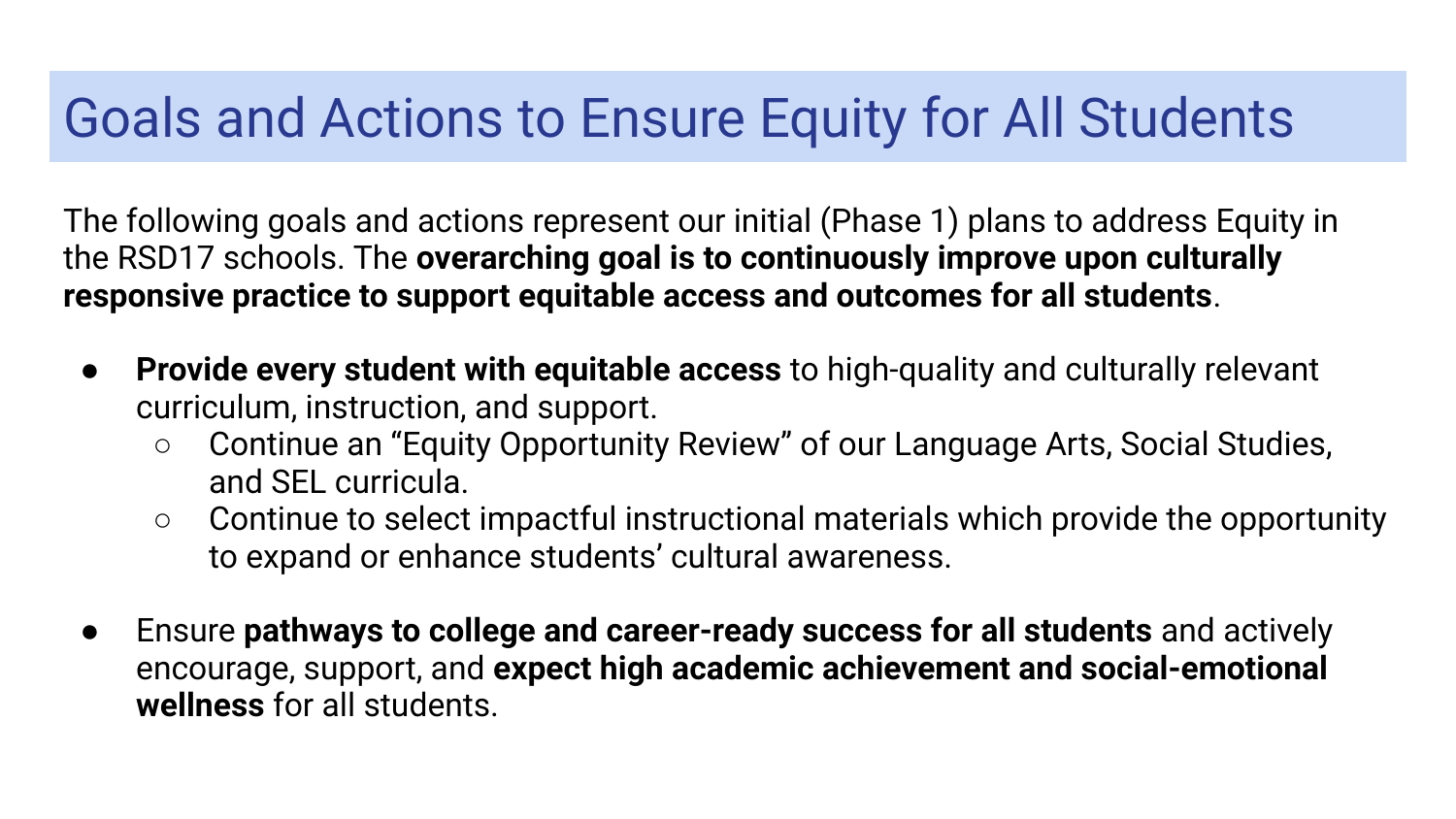#### Goals and Actions to Ensure Equity for All Students cont.

- Support staff in improving upon culturally responsive school and instructional practices.
	- Provide **professional development** through partnerships with organizations/persons who have demonstrated culturally-specific expertise to build cultural competency; help staff members identify potential implicit bias, understand the impact of culture on their own identity and the ways in which it shapes their professional practice.
- **Engage the voices and lived experiences of students** (including HK Alumni) **and families**, including persons of color, to better understand and address equity opportunities.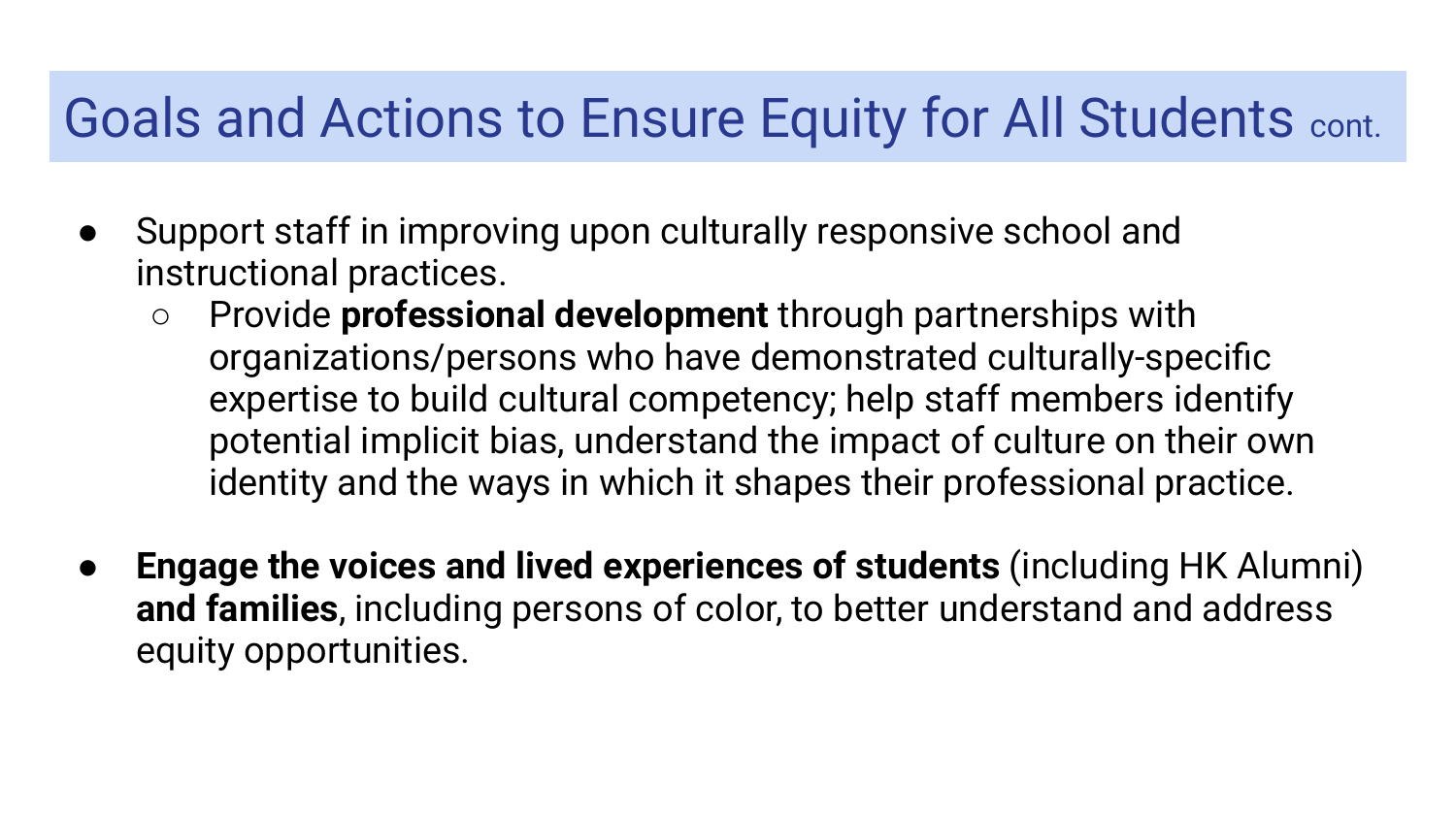### Professional Partnerships

We are currently exploring the investment of professional partnerships to provide expert technical assistance so that we follow a coherent strategic plan to meet our equity goals.

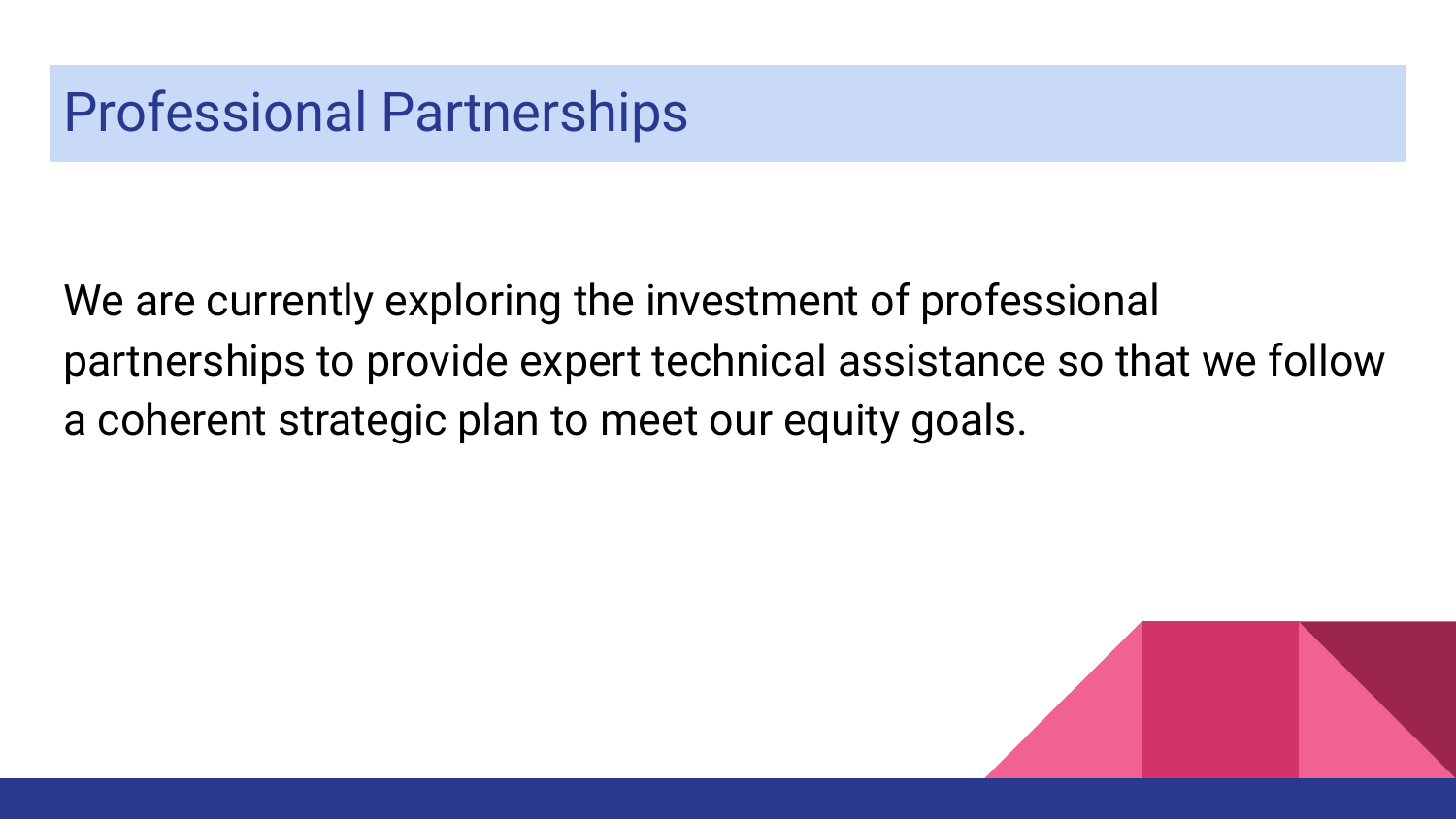## Updates from the District Diversity **Committee**

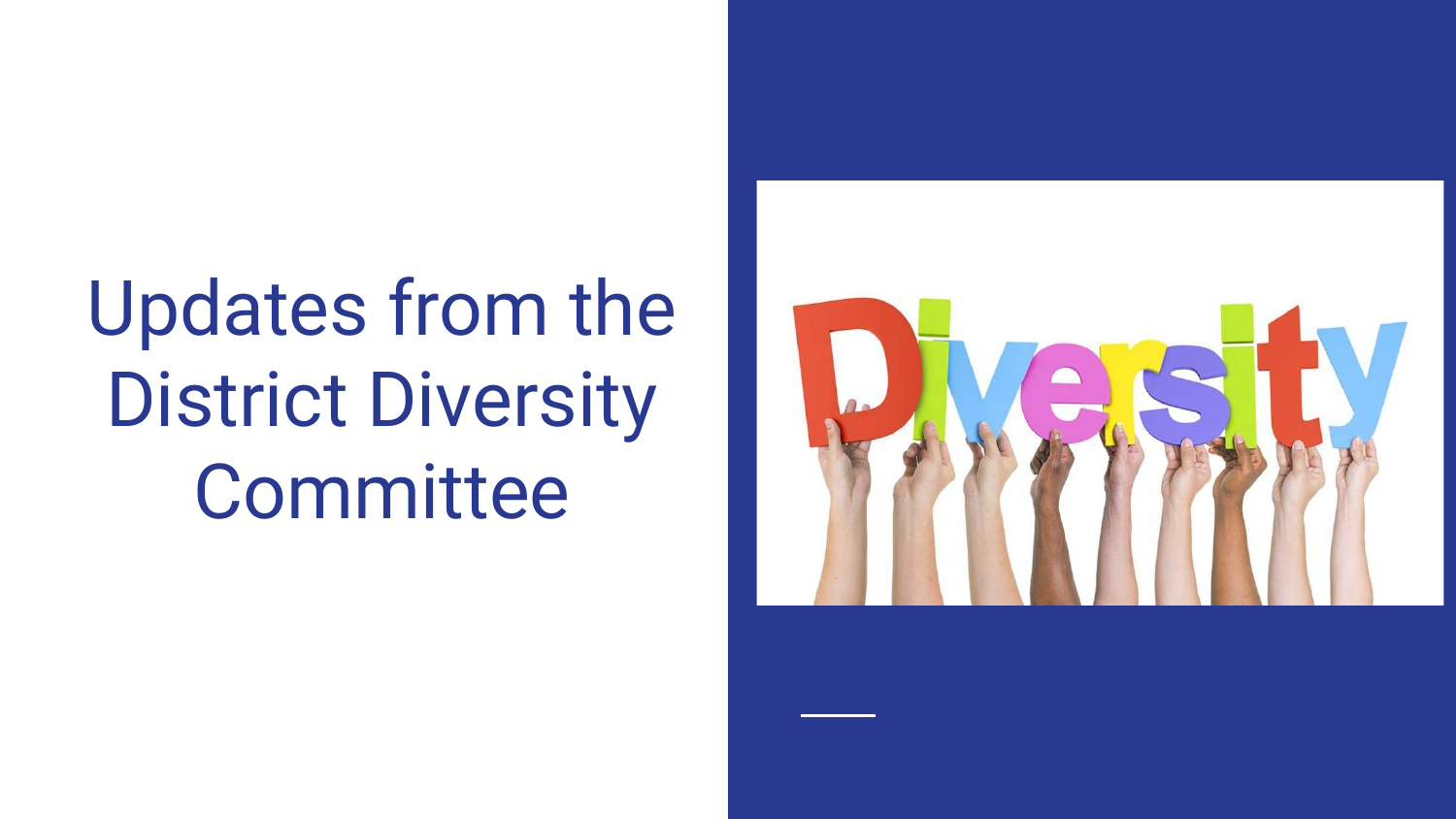#### Diversity Committee Mission Statement

The Diversity Committee is dedicated to intentionally cultivating equity by educating our students, staff and stakeholders to consider multiple perspectives and value different backgrounds and histories in order to engage and thrive in an increasingly dynamic and diverse world.

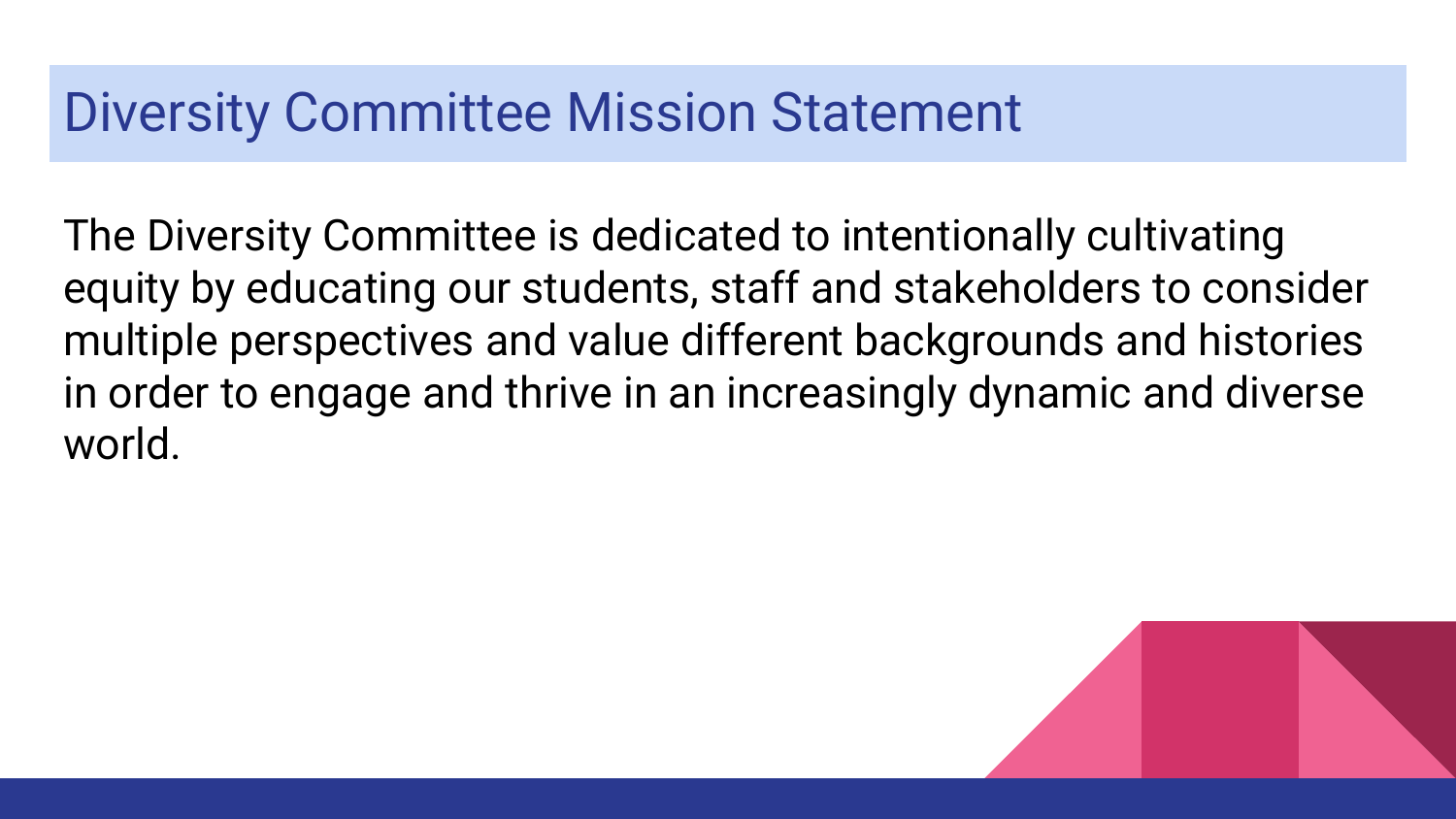#### Professional Development Update

The Diversity Committee recently completed a 4 part professional development series with instructors from the University of Connecticut.

> The series focused on self-reflection and understanding social identity in order to expand cultural competence, reflecting on how that impacts our society and classrooms, and aligning Equity goals with learning outcomes.

**Next Steps:** Our professional development subcommittee will design PD sessions aimed at engaging teachers in identity work which will set the stage for understanding the purpose and goals of teaching with Equity at the core. These sessions will be infused into staff meetings beginning this year, continuing into next year.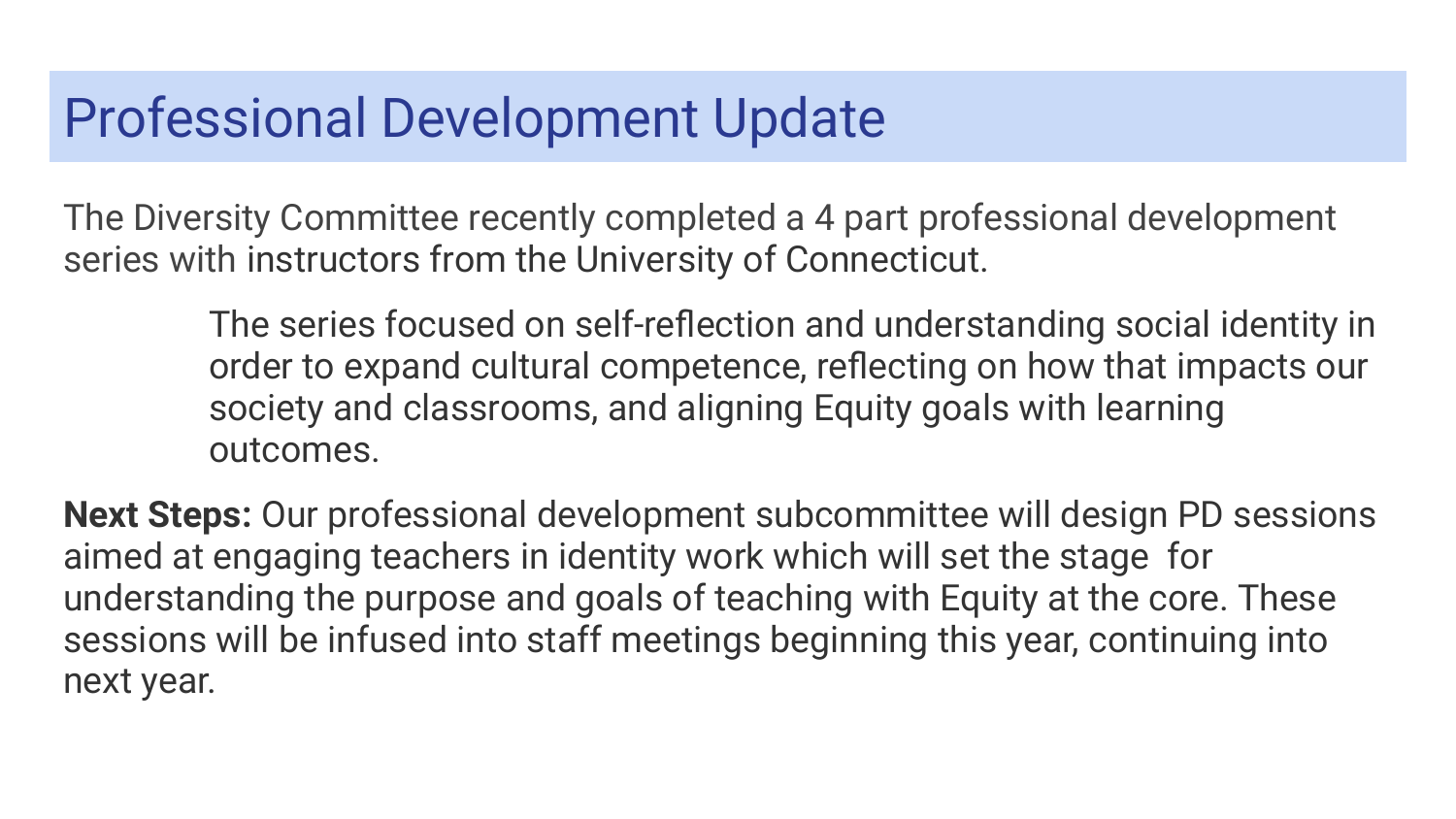### Curriculum and Instruction Updates

Discussion Guides to support the assured experiences of using diverse/multicultural texts were developed and put into use this year.

● Texts are being read aloud in K-8 Language Arts and Social Studies classrooms, followed by whole class discussions around the themes in the texts.

A placeholder for additional texts are included in the 2021-22 budget proposal to expand titles aimed at providing opportunities for students to develop an appreciation for multiple perspectives and first person accounts.

[Diverse Texts Master List](https://drive.google.com/file/d/1ZSeCyoGqDCIXS2zSP4ylv7d1xc2NJhW9/view?usp=sharing)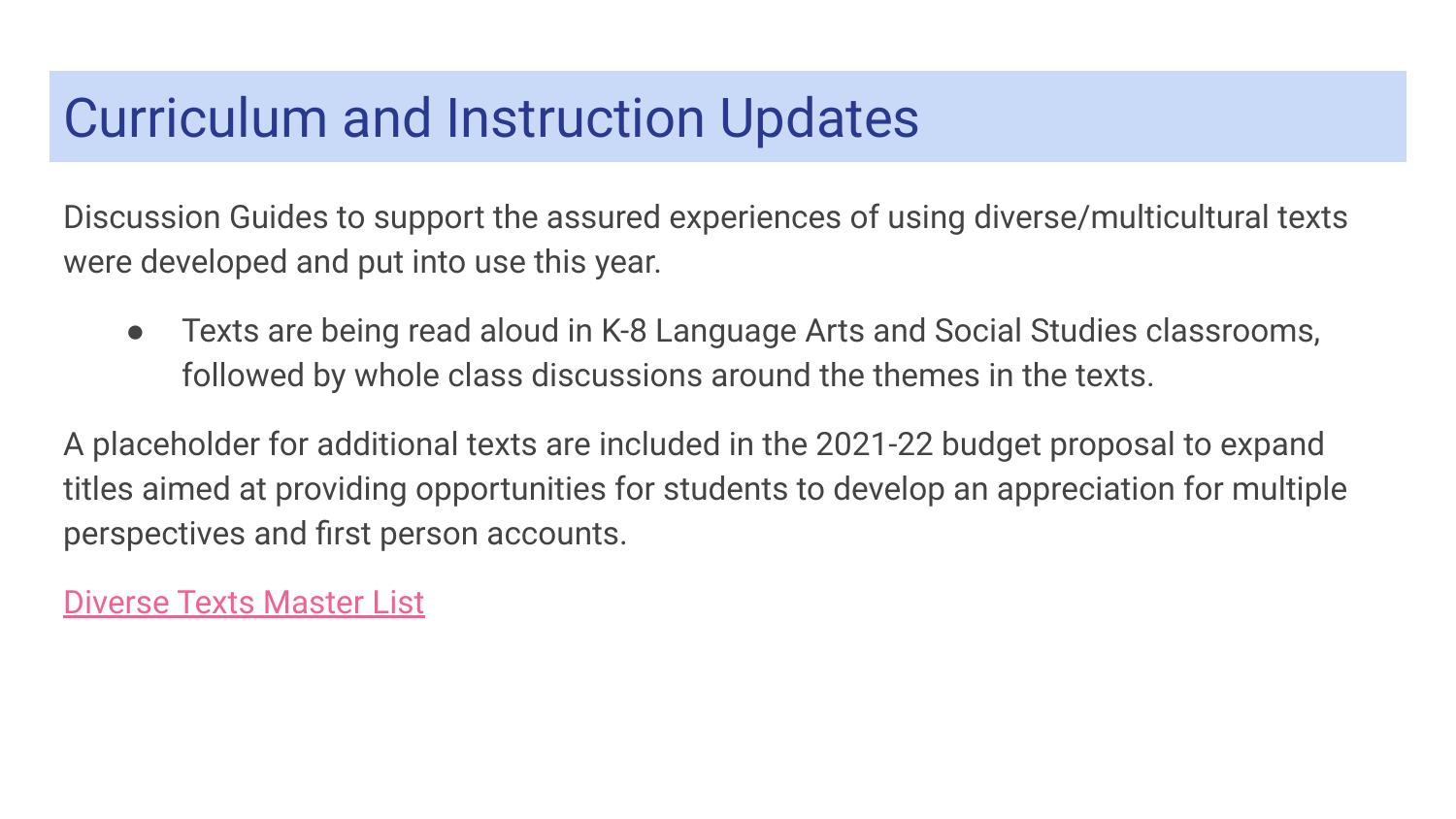## Pacing & Discussion Guides

#### RSD17 Diverse Literature Plan Grade K



#### **Read Aloud Texts**

| Month          | Title                                                      | Description                                                                                                                                                                                                                                          |
|----------------|------------------------------------------------------------|------------------------------------------------------------------------------------------------------------------------------------------------------------------------------------------------------------------------------------------------------|
| September      | Alma and How She Got Her<br>Name<br>by Juana Martinez Neal | This debut book won the Caldecott Honor, Alma<br>Sofia Esperanza Jose Pura Candela thinks her<br>name is too long, until her father tells her about all<br>the people she is named after. Alma realizes that<br>each name has its own special story. |
| November       | The Color of Us<br>by Karen Katz                           | Lena takes a walk through her neighborhood to<br>notice all the different, beautiful, and delicious<br>colors of her friends' skin.                                                                                                                  |
| <b>January</b> | Same, Same But Different<br>by Jenny Sue Kostecki-Shaw     | <b>Elliot lives in the United States and Kailash lives in</b><br>India. They are pen pals. Through their letters, they<br>learn that their worlds look different but are<br>actually similar.                                                        |
| March          | <b>Whoever You Are</b><br>by Mem Fox                       | Children learn that although people around the<br>world look and sound different, we are all the same<br>in the ways that are most important.                                                                                                        |



#### **RSD17 Diverse Texts Read Aloud Discussion Planner** Kindergarten: Alma and How She Got Her Name

This discussion planner is intended to quide the conversation as you teach the topics and themes covered in this text. A book introduction to lead your lesson is included, as well as a few questions that you may choose from as you read through the text. Please choose the questions that best align with your conversation based on the students in your classroom. It is important that the topics of social justice and equity are addressed in a developmentally appropriate way and that students are comfortable discussing the content, topics and themes in the texts. Please plan to read through the text and plan ahead in order to be prepared for a rich discussion.

Title: Alma and How She Got Her Name Author: Juana Martinez-Neal Summary of text. This debut book won the Caldecott Honor. Alma Sofia Esperanza Jose Pura Candela thinks her name is too long, until her father tells her about all the people she is named after. Alma realizes that each name has its own special story. **Text Type: Fiction** 

| <b>Before Reading</b>                                                                                                                                                                                                                                                                                                                                                                                      |  |  |
|------------------------------------------------------------------------------------------------------------------------------------------------------------------------------------------------------------------------------------------------------------------------------------------------------------------------------------------------------------------------------------------------------------|--|--|
| Vocabulary to pre teach:<br>$\bullet$ NA<br>Brief book introduction: This book is about a character named Alma Sofia Esperanza Jose<br>Pura Candela. She thinks her name is too long! She complains to her father that her name is<br>too long! It never fits on a page. Then her father tells her about all the people she is named<br>after. Let's read to find out why Alma's name is long but special. |  |  |
| <b>During Reading</b>                                                                                                                                                                                                                                                                                                                                                                                      |  |  |

Vocabulary to embed in discussion:

- $\n **Plazas**\n$
- Ancestors
- Escucha (hear, listen), piensa (think), denuncia (complaint)

Prompts to embed in your instruction:

How does Alma seem to feel about the name Sofia? How do you know?

How is Alma like her grandfather, Jose?

How does Alma stand up for what is right the way her grandmother, Candela, did?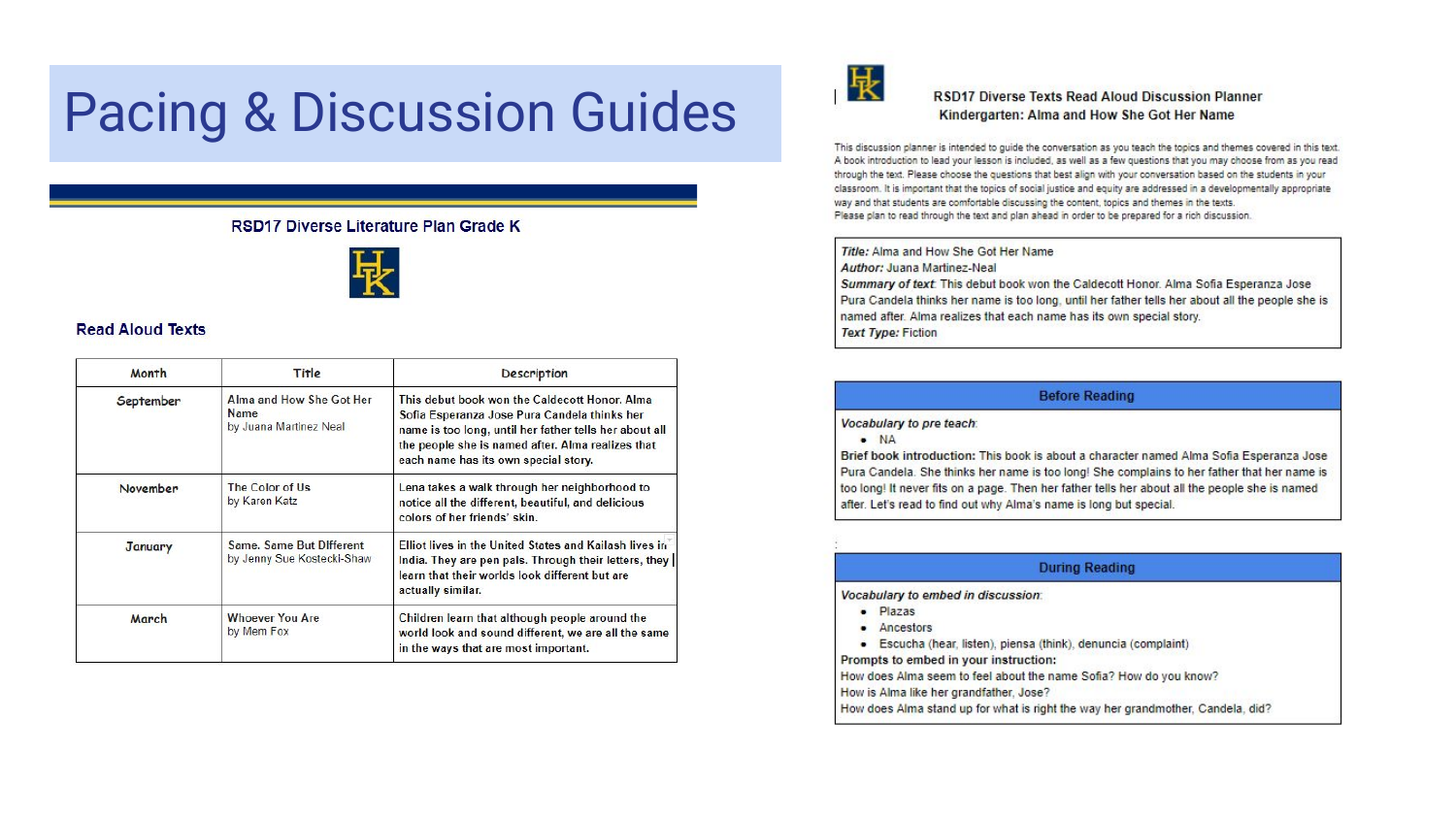#### Anecdotes from the Classroom

"My students have been highly engaged when I read the multicultural books. It leads to thoughtful questions and discussions that often begin with, "I had no idea that happened." I believe the students look forward to these books as much as I do, and the discussions are highly engaging." -*Jessica Spearrin (HKIS Grade 5 Language Arts teacher)*





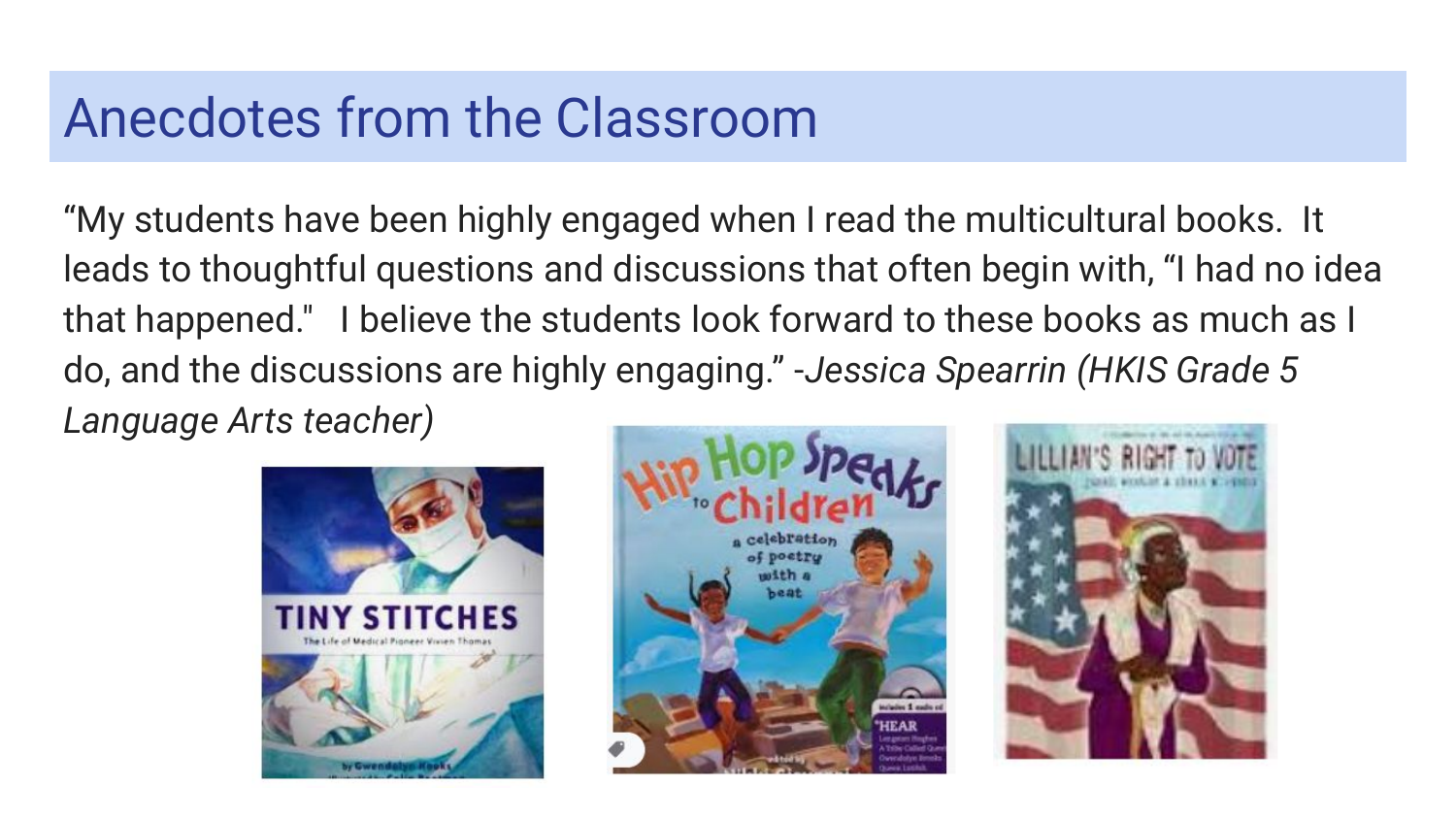### Anecdotes from the Classroom

"The work is important and rich. I am grateful to be facilitating with our wonderful students who are so eager to know, to contemplate, to be agents of change, and to create a space for awareness."- *Lynne Landry (HKMS Grades 7 & 8 Language Arts Teacher)*

"Ghost Boys was a novel that helped us open our eyes to a real world issue that is happening and should help us learn for the future." *Grade 7 Student*



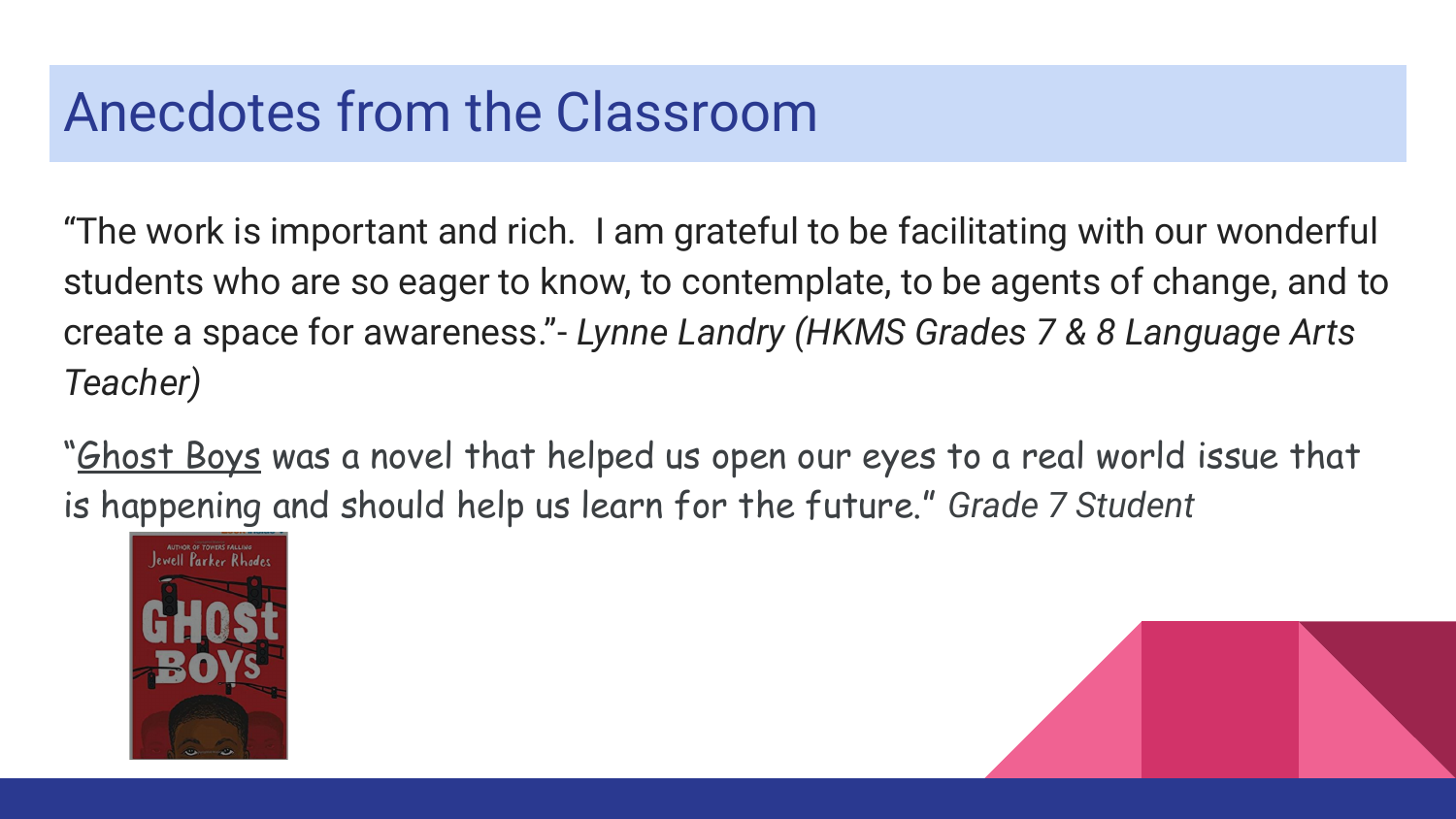### Anecdotes from the Classroom

"Reading the The Proudest Blue was eye opening for me as a teacher. Through my background research, I was able to introduce the traditions and cultures to my students accurately. These books are opening up great discussions and giving students expanded windows into the world." *Kim Brustman (Grade 3 KES Teacher)*

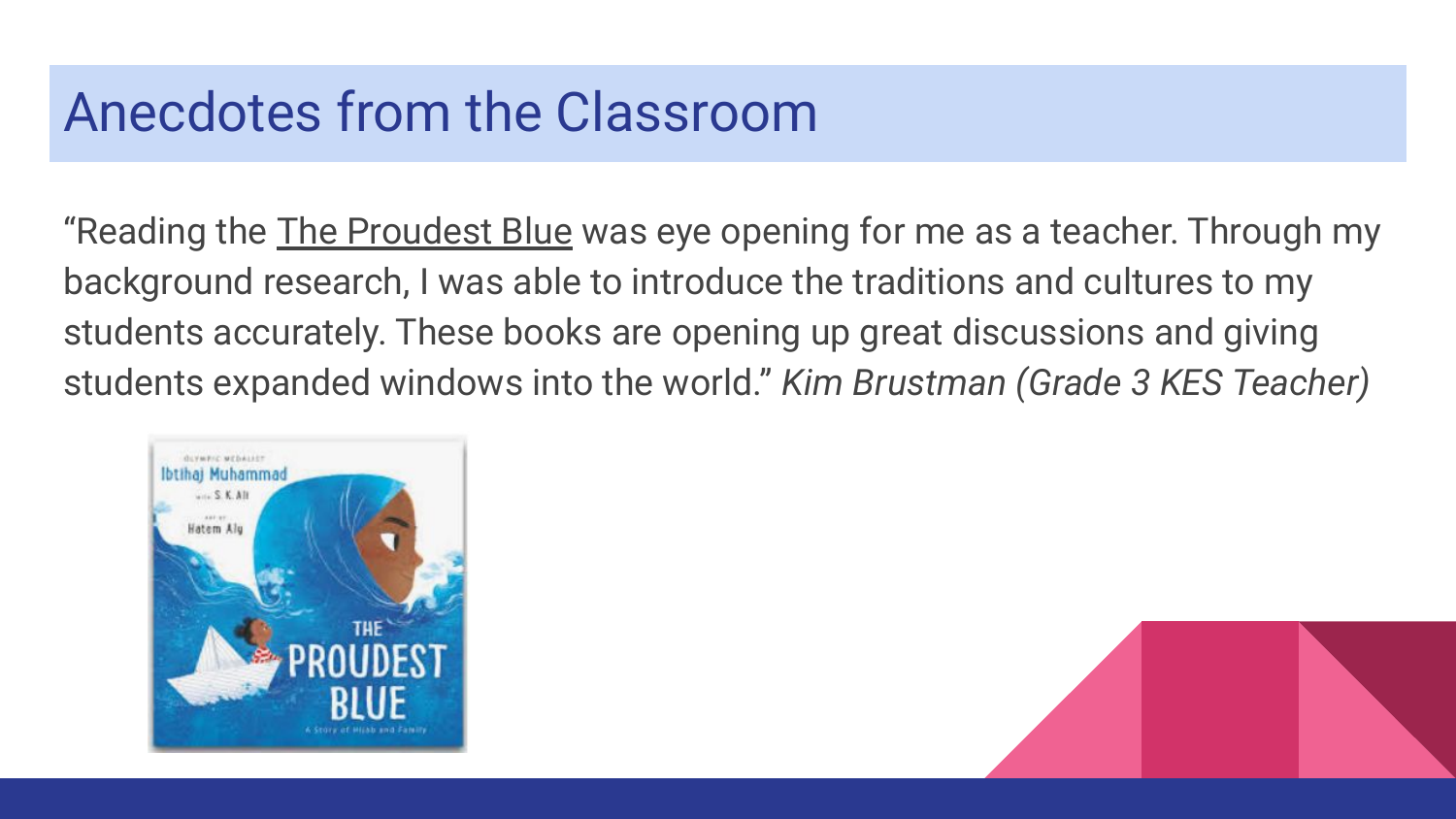Social Justice Talk by Chris Haas has been ordered for teachers to assist in facilitating rich discussions related to bias and how students, schools and communities can take positive actions towards building climates where all are respected and valued.